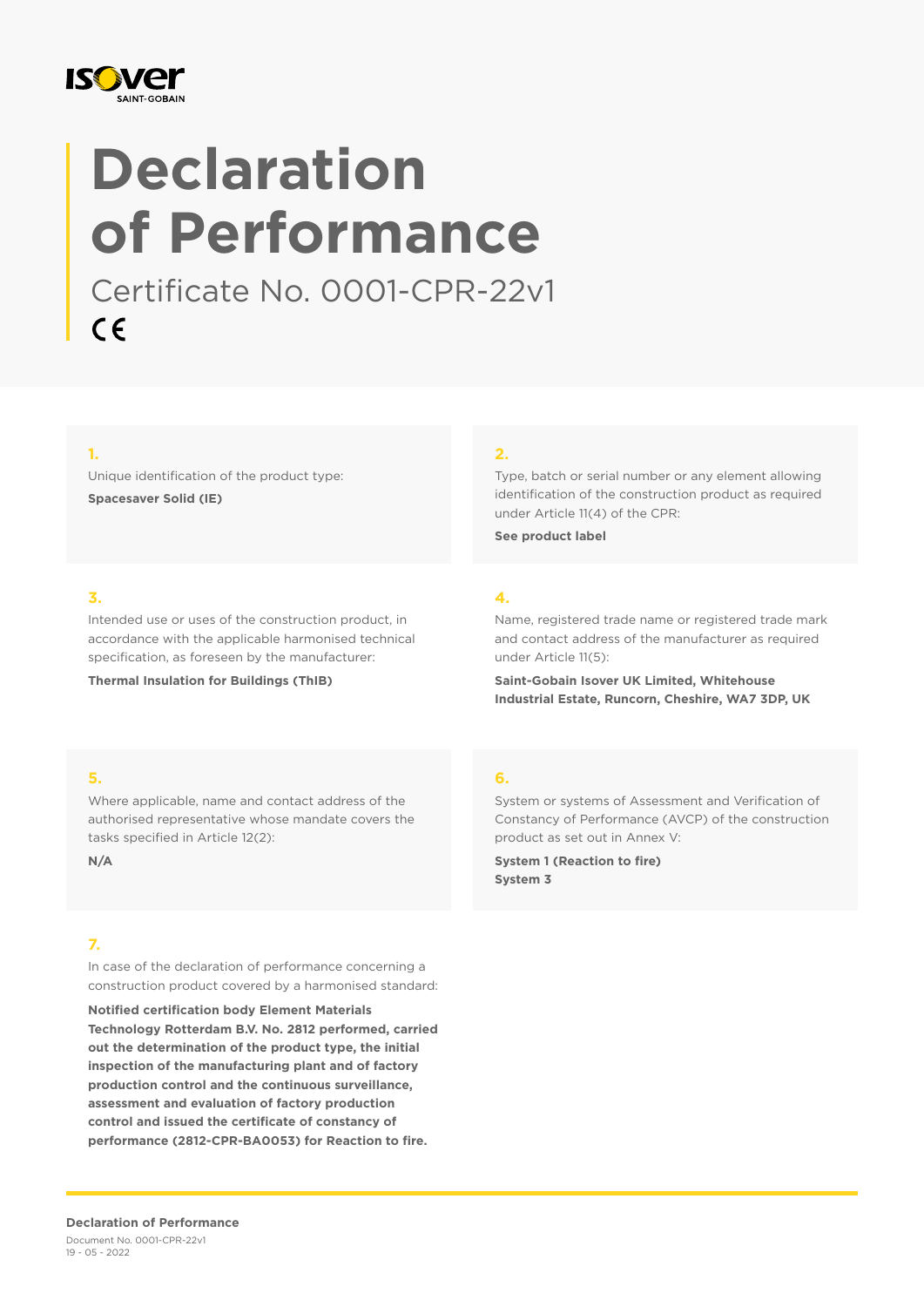# **8. Declared performance**

# Harmonised Technical Standard: EN 13162:2012 + A1:2015

| <b>Essential characteristics</b>                                                       | Performance                                    | Unit                  | <b>Declared performance</b> |       |       |       |
|----------------------------------------------------------------------------------------|------------------------------------------------|-----------------------|-----------------------------|-------|-------|-------|
| Product name                                                                           |                                                | Spacesaver Solid (IE) |                             |       |       |       |
| <b>Reaction to fire</b>                                                                |                                                | Euroclass             | A1                          |       |       |       |
| Release of dangerous substances to<br>the indoor environment                           | Release of dangerous substances (e)            |                       | <b>NPD</b>                  |       |       |       |
| <b>Acoustic absorption index</b>                                                       | Sound absorption                               |                       | <b>NPD</b>                  |       |       |       |
| Impact noise transmission index                                                        | Dynamic stiffness                              |                       | <b>NPD</b>                  |       |       |       |
|                                                                                        | Thickness                                      |                       | <b>NPD</b>                  |       |       |       |
|                                                                                        | Compressibility                                |                       | <b>NPD</b>                  |       |       |       |
|                                                                                        | Air flow resistivity                           |                       | <b>NPD</b>                  |       |       |       |
| Direct airborne sound insulation index                                                 | Air flow resistivity                           |                       | <b>NPD</b>                  |       |       |       |
| Continuous glowing combustion                                                          | Continuous glowing combustion (e)              |                       | <b>NPD</b>                  |       |       |       |
| <b>Thermal resistance</b>                                                              | Thermal resistance                             | $m^2$ .K/W            | 2.25                        | 2.80  | 3.40  | 4.50  |
|                                                                                        | Thermal conductivity                           | W/(m.K)               | 0.044                       | 0.044 | 0.044 | 0.044 |
|                                                                                        | Thickness                                      | mm                    | 100                         | 125   | 150   | 200   |
|                                                                                        | Thickness class                                |                       | T1                          | T1    | T1    | T1    |
| <b>Water permeability</b>                                                              | Short term water absorption                    | kg/m <sup>2</sup>     | <b>NPD</b>                  |       |       |       |
|                                                                                        | Long term water absorption                     |                       | <b>NPD</b>                  |       |       |       |
| Water vapour permeability                                                              | Water vapour transmission                      |                       | <b>NPD</b>                  |       |       |       |
| <b>Compressive strength</b>                                                            | Compressive stress<br>or compressive strength  |                       | <b>NPD</b>                  |       |       |       |
|                                                                                        | Point load                                     |                       | <b>NPD</b>                  |       |       |       |
| Durability of Reaction to fire against<br>heat, weathering, ageing/degradation         | Durability characteristics (a)                 | Euroclass             | A1                          |       |       |       |
| Durability of thermal resistance against<br>heat, weathering, ageing/degradation       | Thermal resistance (b)                         | $m^2$ .K/W            | 2.25                        | 2.80  | 3.40  | 4.50  |
|                                                                                        | Thermal conductivity (b)                       | W/(m.K)               | 0.044                       | 0.044 | 0.044 | 0.044 |
|                                                                                        | Durability characteristics (c)                 |                       | <b>NPD</b>                  |       |       |       |
| Tensile/flexural strength                                                              | Tensile strength perpendicular<br>to faces (d) |                       | <b>NPD</b>                  |       |       |       |
| Durability of compressive strength<br>against heat, weathering, ageing/<br>degradation | Compresive creep                               |                       | <b>NPD</b>                  |       |       |       |

**NPD** No Performance Determined

**(a)** No change in Reaction to fire properties for mineral wool products. The fire performance of mineral wool does not deteriorate with time. The Euroclass classification of the product is related to the organic content, which cannot increase with time.

**(b)** Thermal conductivity of mineral wool products does not change with time.

**(c)** For dimensional stability thickness only.

**(d)** This characteristic also covers handling and installation.

**(e)** European test methods are under development.

#### **Declaration of Performance**

Document No. 0001-CPR-22v1 19 - 05 - 2022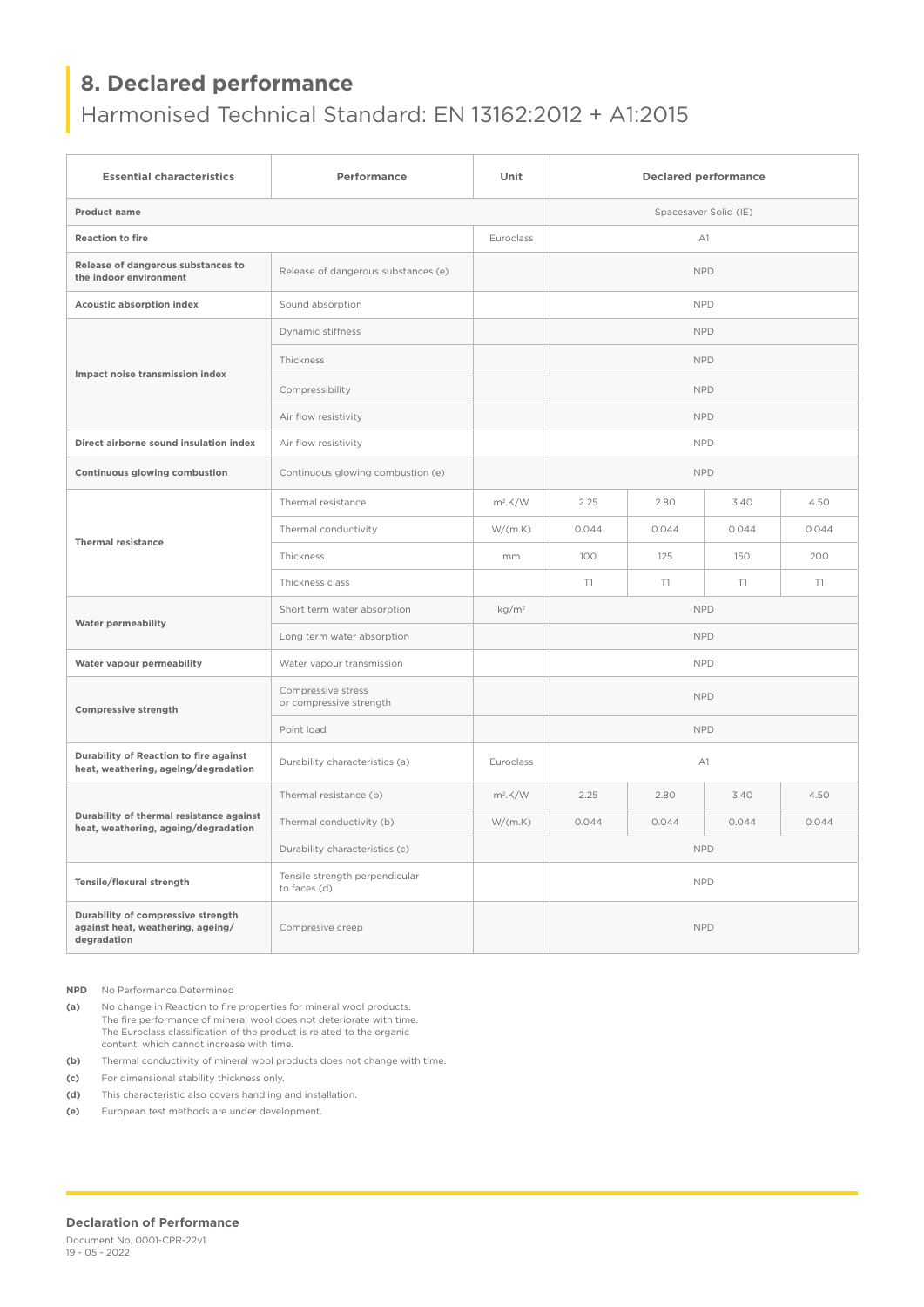## **9.**

The performance of the product identified in points 1 and 2 is in conformity with the declared performance in point 8.

This declaration of performance is issued under the sole responsibility of the manufacturer identified in point 4.

Signed for and on behalf of the manufacturer by:

Dan of Die

**Dean O'Sullivan**, Managing Director Runcorn. 19th May 2022